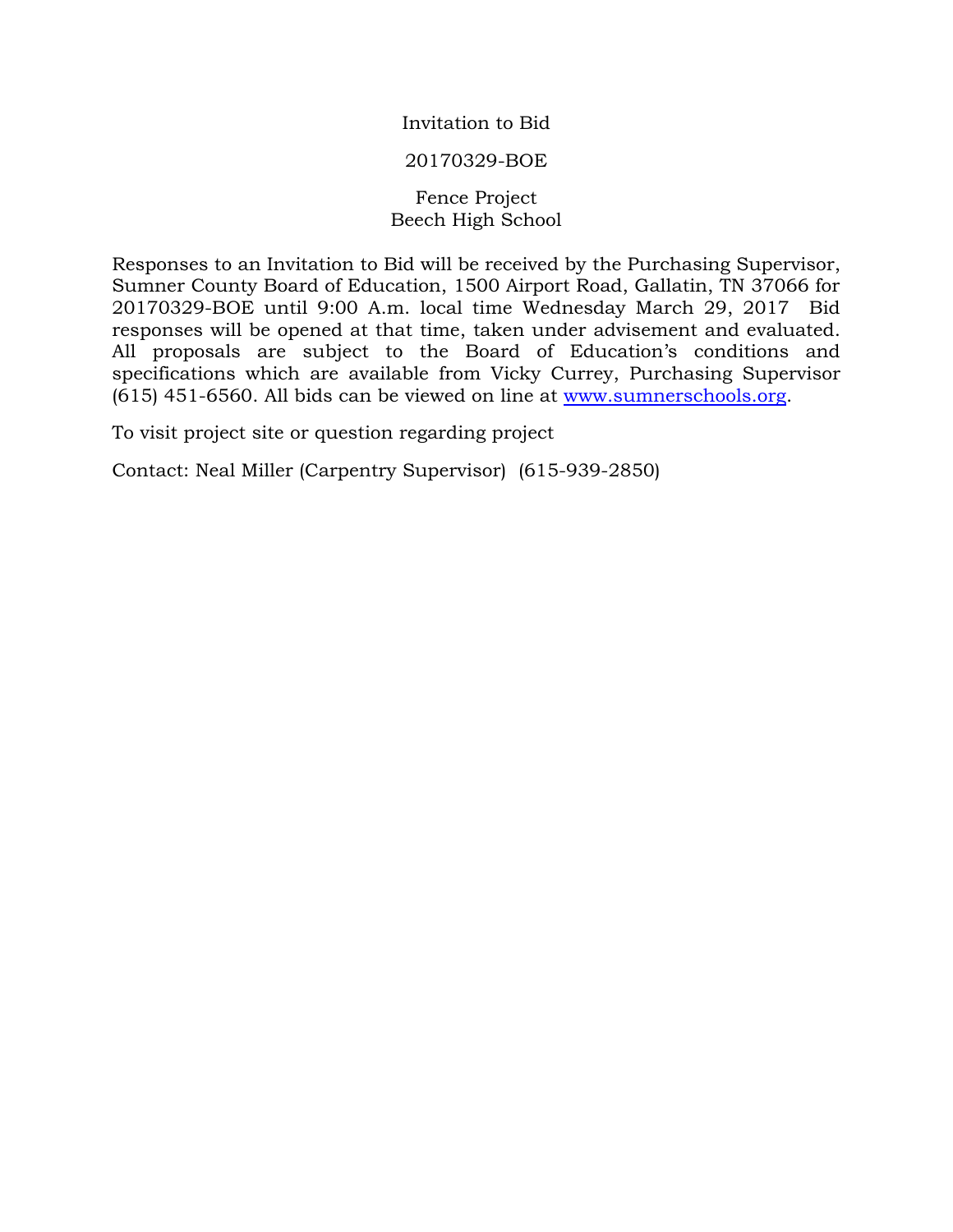#### **NOTICE TO RESPONDENTS**

Responses to an Invitation to Bid will be received by the Purchasing Supervisor in the SUPPORT SERVICE FACILITY CONFERENCE ROOM, Sumner County Board of Education, 1500 Airport Road Gallatin, TN 37066. They will be received until **9:00 A.M. Local Time Wednesday March 29, 2017 20170329--BOE Fencing Project at Beech High School** at which time the responses will be opened, taken under advisement and evaluated. *BIDS WILL BE POSTED ON www.sumnerschools.org*

#### **GENERAL REQUIREMENTS AND CONDITIONS**

-------------------------------------------------------------------------------------------------------------------------------

- 1. The Sumner County Board of Education reserves the right to accept or reject any and/or all responses in whole or in part, and to waive informalities therein.
- 2. Any responses received after the scheduled closing time for the receipt for responses will not be considered.
- 3. If a mistake is discovered after the responses are received, only the Sumner County Board of Education may allow the respondent to withdraw the entire response.
- 4. Partial payments will not be approved unless justification for such payment can be shown. Terms will be net 30 days.
- 5. Payment will not be made until the said Fencing Project at Beech High School are inspected and approved as meeting all specifications by persons appointed by the Sumner County Board of Education.
- 6. Responses submitted must be in a sealed envelope and marked on the outside as follows:

#### **RESPONSE: 20170329-BOE Fence Project @ Beech High School**

#### **DEADLINE: March 29, 2017 9:00 A.M. Local Time**

- 7. Facsimile responses will not be considered.
- 8. If a successful bidder violates any terms of their bid, the contract, school board policy or any law they may be disqualified from bidding for a period of two years for minor violations or longer for major violations. Bids from disqualified bidders will not be accepted during the period of disqualification.
- 9. Prices quoted on the response (if any) are to be considered firm and binding until the said **Fence Project @ Beech High School** are in the possession of the Sumner County Board of Education.
- 10. No purchase or contract is authorized or valid until the issuance of a Board Purchase Order in accordance with Board Policy. No Board Employee is authorized to purchase equipment, supplies or services prior to the issuance of such a Purchase Order.
- 11. Any deviation from these stated terms, specifications and conditions must be coordinated with and approved in writing by the Purchasing Supervisor, Vicky Currey (615) 451-6560.
- 12. All bids that exceed \$25,000 must have the Company Name, License Number, Expiration Date thereof and License Classification of Contractor listed on outside of sealed envelope. As required by State of Tennessee Code Annotated 62-6-119.
- 13. The awarded bidder will be required to post a performance and payment bond in the amount of 25% of the contract price if it exceeds \$100,000 as stated by State of Tennessee Code Annotated 12-4-201.
- 14. If the project cost in excess of \$25,000 a performance bond must be secured by the requesting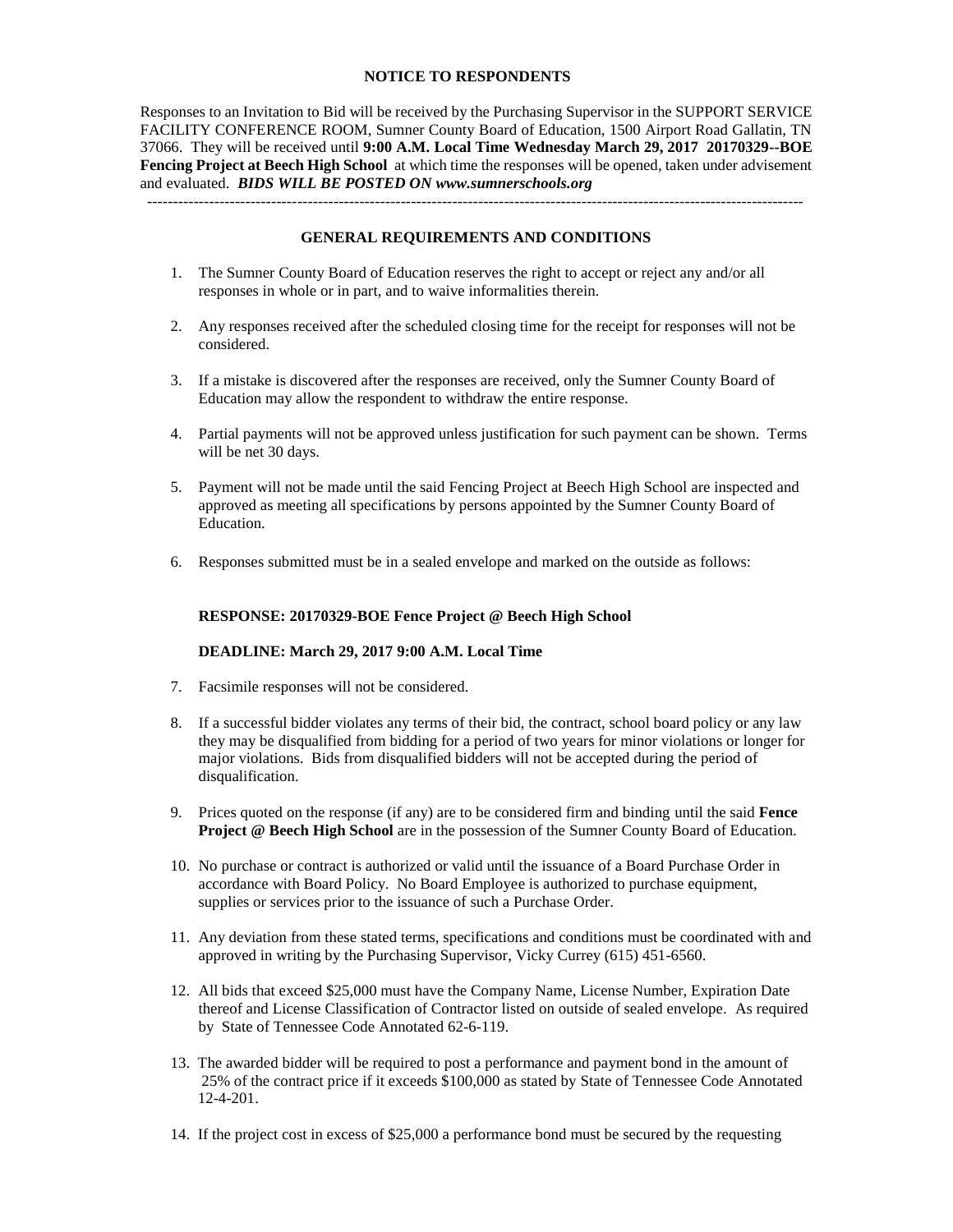# FENCING PROJECT BEECH HIGH SCHOOL 3126 LONG HOLLOW PIKE HENDERSONVILLE TN 37075

Install 1,650 Feet of 6 Foot Black Vinyl Chain Link Fence Heavy Gage Core Wire Bottom of Fence

- $\geq$  (3) -- (20) Twenty Foot Double Gates
- $\geq$  (1) -- (26) Twenty Six Foot Double Gate
- $\geq$  (2) -- (14) Fourteen Foot Double Gate
- $(1)$  –(6) Six Foot Single Gate Steel
- $(1)$  (20) Twenty Foot Double Gate Steel
- $(1)$  ---(16) Sixteen Foot Double Gate Steel
- $(75)$  Seventy Five of (2) Two Rail Hand Rail

If you wish to visit job site or have questions regarding project Contact: Neal Miller @ (615)-939-2850